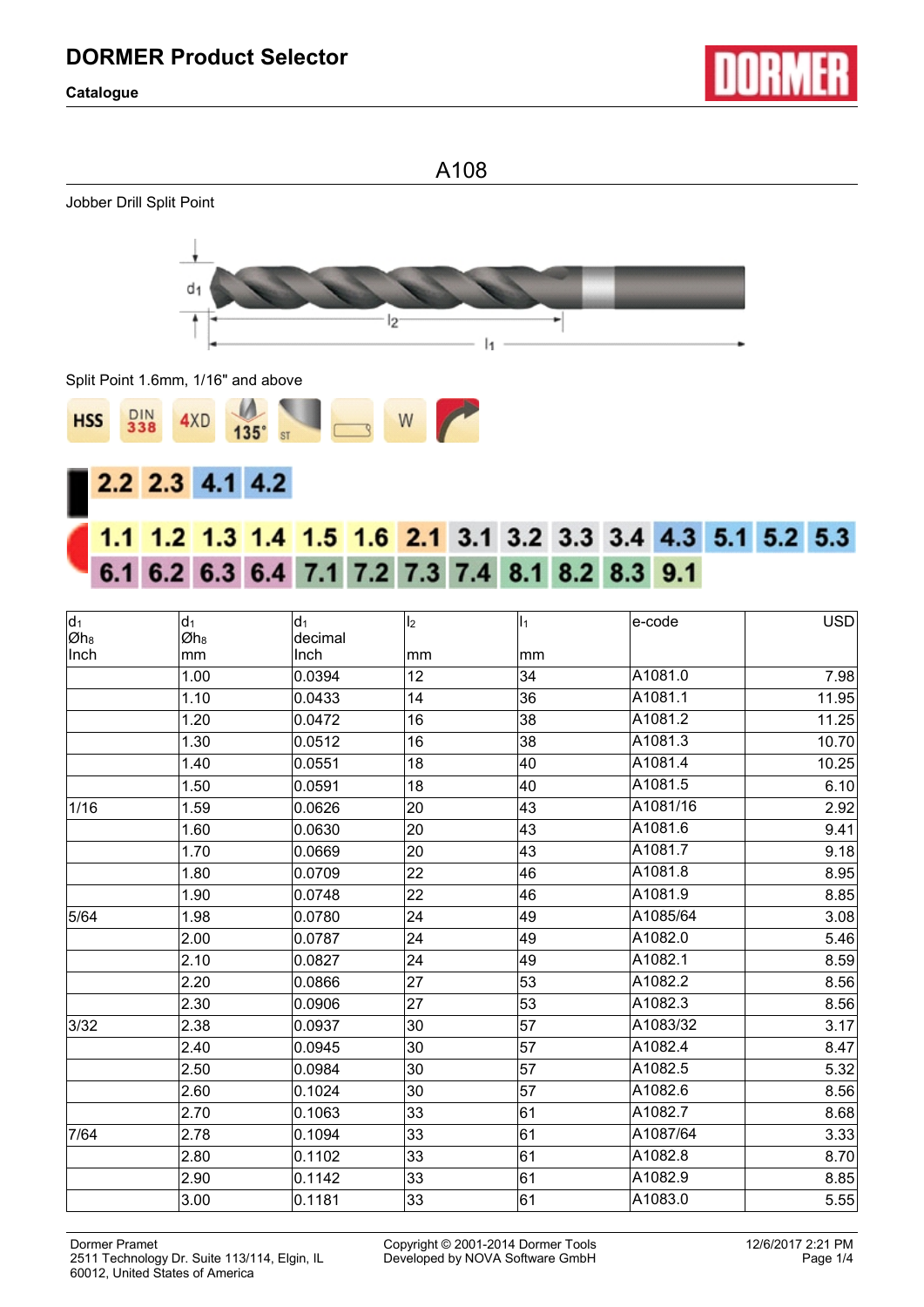**Catalogue**



| $d_1$<br>Øh <sub>8</sub> | $d_1$<br>Øh <sub>8</sub> | $d_1$<br>decimal | I <sub>2</sub>  | $\vert$ <sub>1</sub> | e-code    | <b>USD</b> |
|--------------------------|--------------------------|------------------|-----------------|----------------------|-----------|------------|
| Inch                     | mm                       | Inch             | mm              | mm                   |           |            |
|                          | 3.10                     | 0.1220           | 36              | 65                   | A1083.1   | 7.94       |
| 1/8                      | 3.18                     | 0.1252           | 36              | 65                   | A1081/8   | 3.34       |
|                          | 3.20                     | 0.1260           | 36              | 65                   | A1083.2   | 9.06       |
|                          | 3.30                     | 0.1299           | 36              | 65                   | A1083.3   | 9.37       |
|                          | 3.40                     | 0.1339           | 39              | 70                   | A1083.4   | 8.08       |
|                          | 3.50                     | 0.1378           | 39              | 70                   | A1083.5   | 6.05       |
| 9/64                     | 3.57                     | 0.1406           | 39              | 70                   | A1089/64  | 3.62       |
|                          | 3.60                     | 0.1417           | 39              | 70                   | A1083.6   | 9.86       |
|                          | 3.70                     | 0.1457           | 39              | 70                   | A1083.7   | 8.13       |
|                          | 3.80                     | 0.1496           | 43              | 75                   | A1083.8   | 10.35      |
|                          | 3.90                     | 0.1535           | 43              | 75                   | A1083.9   | 9.63       |
| 5/32                     | 3.97                     | 0.1563           | 43              | 75                   | A1085/32  | 3.64       |
|                          | 4.00                     | 0.1575           | 43              | 75                   | A1084.0   | 6.76       |
|                          | 4.10                     | 0.1614           | 43              | 75                   | A1084.1   | 9.57       |
|                          | 4.20                     | 0.1654           | 43              | 75                   | A1084.2   | 11.30      |
|                          | 4.30                     | 0.1693           | 47              | 80                   | A1084.3   | 10.85      |
| 11/64                    | 4.37                     | 0.1720           | 47              | 80                   | A10811/64 | 3.73       |
|                          | 4.40                     | 0.1732           | 47              | 80                   | A1084.4   | 10.30      |
|                          | 4.50                     | 0.1772           | 47              | 80                   | A1084.5   | 7.67       |
|                          | 4.60                     | 0.1811           | 47              | 80                   | A1084.6   | 10.85      |
|                          | 4.70                     | 0.1850           | 47              | 80                   | A1084.7   | 10.70      |
| 3/16                     | 4.76                     | 0.1874           | 52              | 86                   | A1083/16  | 4.39       |
|                          | 4.80                     | 0.1890           | 52              | 86                   | A1084.8   | 13.25      |
|                          | 4.90                     | 0.1929           | 52              | 86                   | A1084.9   | 13.60      |
| N <sub>10</sub>          | 4.92                     | 0.1935           | 52              | 86                   | A108N10   | 6.14       |
|                          | 5.00                     | 0.1969           | 52              | 86                   | A1085.0   | 10.40      |
|                          | 5.10                     | 0.2008           | 52              | 86                   | A1085.1   | 11.65      |
| 13/64                    | 5.16                     | 0.2031           | 52              | 86                   | A10813/64 | 4.90       |
|                          | 5.20                     | 0.2047           | 52              | 86                   | A1085.2   | 16.70      |
|                          | 5.30                     | 0.2087           | $\overline{52}$ | 86                   | A1085.3   | 12.05      |
|                          | 5.40                     | 0.2126           | 57              | 93                   | A1085.4   | 13.65      |
|                          | 5.50                     | 0.2165           | 57              | 93                   | A1085.5   | 13.00      |
| 7/32                     | 5.56                     | 0.2189           | 57              | 93                   | A1087/32  | 5.39       |
|                          | 5.60                     | 0.2205           | 57              | 93                   | A1085.6   | 13.90      |
|                          | 5.70                     | 0.2244           | 57              | 93                   | A1085.7   | 15.95      |
|                          | 5.80                     | 0.2283           | 57              | 93                   | A1085.8   | 14.20      |
|                          | 5.90                     | 0.2323           | 57              | 93                   | A1085.9   | 15.35      |
| 15/64                    | 5.95                     | 0.2343           | 57              | 93                   | A10815/64 | 5.78       |
|                          | 6.00                     | 0.2362           | 57              | 93                   | A1086.0   | 13.50      |
|                          | 6.10                     | 0.2402           | 63              | 101                  | A1086.1   | 16.65      |
|                          | 6.20                     | 0.2441           | 63              | 101                  | A1086.2   | 16.50      |
|                          | 6.30                     | 0.2480           | 63              | 101                  | A1086.3   | 16.70      |
| 1/4                      | 6.35                     | 0.2500           | 63              | 101                  | A1081/4   | 6.11       |
|                          | 6.40                     | 0.2520           | 63              | 101                  | A1086.4   | 17.00      |
|                          | 6.50                     | 0.2559           | 63              | 101                  | A1086.5   | 16.35      |
|                          | 6.60                     | 0.2598           | 63              | 101                  | A1086.6   | 14.95      |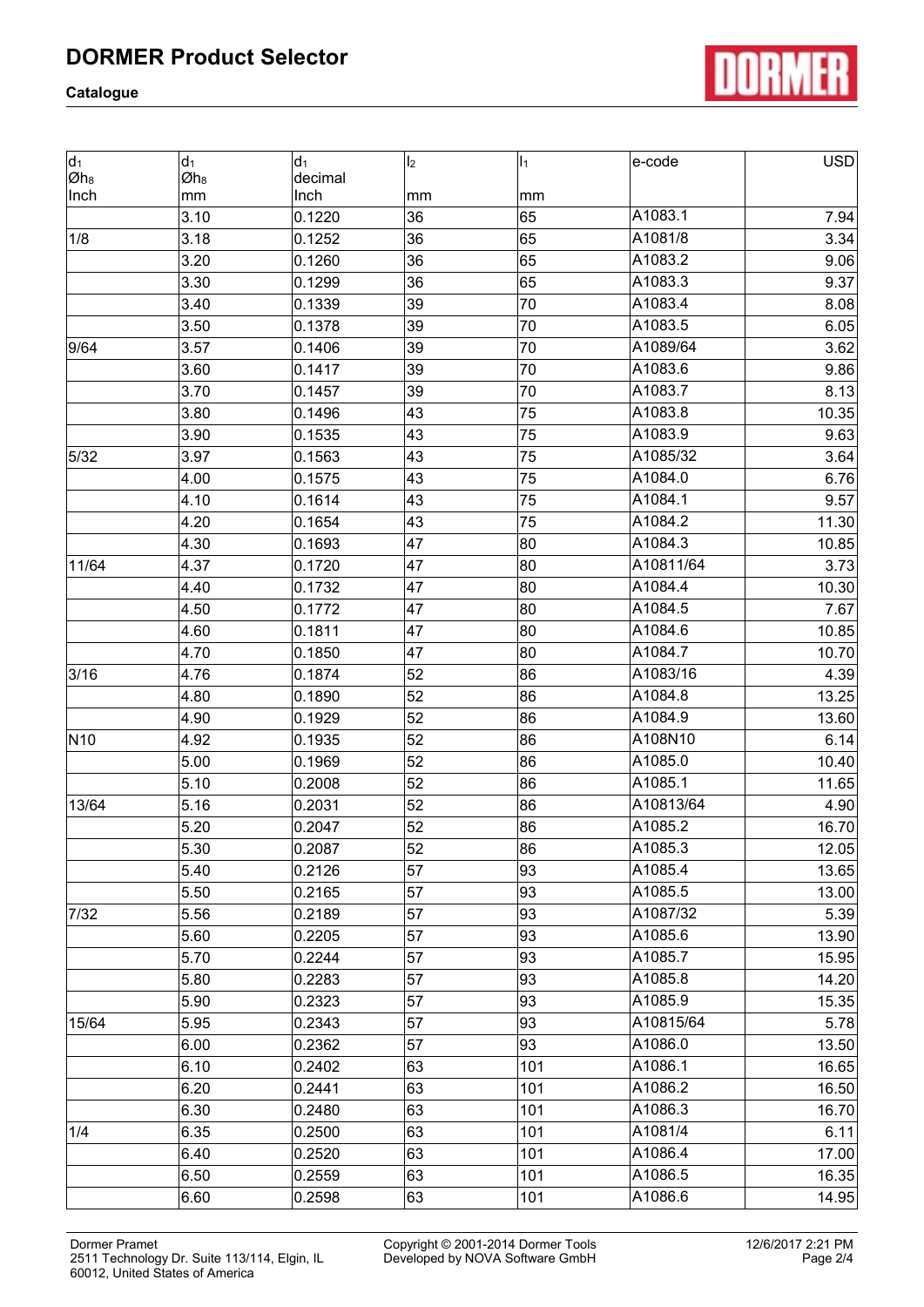**Catalogue**



| $d_1$<br>$ Øh_8 $ | $d_1$<br>Øh8 | $d_1$<br>decimal | I <sub>2</sub>  | I <sub>1</sub> | e-code    | <b>USD</b> |
|-------------------|--------------|------------------|-----------------|----------------|-----------|------------|
| Inch              | mm           | Inch             | mm              | mm             |           |            |
|                   | 6.70         | 0.2638           | 63              | 101            | A1086.7   | 14.95      |
| 17/64             | 6.75         | 0.2657           | 69              | 109            | A10817/64 | 7.36       |
|                   | 6.80         | 0.2677           | 69              | 109            | A1086.8   | 19.05      |
|                   | 6.90         | 0.2717           | 69              | 109            | A1086.9   | 16.50      |
|                   | 7.00         | 0.2756           | 69              | 109            | A1087.0   | 16.35      |
|                   | 7.10         | 0.2795           | 69              | 109            | A1087.1   | 21.90      |
| 9/32              | 7.14         | 0.2811           | 69              | 109            | A1089/32  | 8.01       |
|                   | 7.20         | 0.2835           | 69              | 109            | A1087.2   | 21.00      |
|                   | 7.30         | 0.2874           | 69              | 109            | A1087.3   | 21.35      |
|                   | 7.40         | 0.2913           | 69              | 109            | A1087.4   | 23.45      |
|                   | 7.50         | 0.2953           | 69              | 109            | A1087.5   | 16.90      |
| 19/64             | 7.54         | 0.2969           | 75              | 117            | A10819/64 | 8.80       |
|                   | 7.60         | 0.2992           | 75              | 117            | A1087.6   | 24.50      |
|                   | 7.70         | 0.3031           | 75              | 117            | A1087.7   | 24.15      |
|                   | 7.80         | 0.3071           | 75              | 117            | A1087.8   | 25.40      |
|                   | 7.90         | 0.3110           | 75              | 117            | A1087.9   | 25.70      |
| 5/16              | 7.94         | 0.3126           | 75              | 117            | A1085/16  | 9.70       |
|                   | 8.00         | 0.3150           | 75              | 117            | A1088.0   | 20.30      |
|                   | 8.10         | 0.3189           | 75              | 117            | A1088.1   | 27.30      |
|                   | 8.20         | 0.3228           | 75              | 117            | A1088.2   | 25.90      |
|                   | 8.30         | 0.3268           | 75              | 117            | A1088.3   | 26.55      |
| 21/64             | 8.33         | 0.3280           | 75              | 117            | A10821/64 | 10.70      |
|                   | 8.40         | 0.3307           | 75              | 117            | A1088.4   | 27.70      |
|                   | 8.50         | 0.3346           | 75              | 117            | A1088.5   | 21.45      |
|                   | 8.60         | 0.3386           | 81              | 125            | A1088.6   | 31.70      |
|                   | 8.70         | 0.3425           | 81              | 125            | A1088.7   | 32.90      |
| 11/32             | 8.73         | 0.3437           | 81              | 125            | A10811/32 | 11.90      |
|                   | 8.80         | 0.3465           | 81              | 125            | A1088.8   | 31.45      |
|                   | 8.90         | 0.3504           | 81              | 125            | A1088.9   | 33.95      |
|                   | 9.00         | 0.3543           | $\overline{81}$ | 125            | A1089.0   | 24.30      |
|                   | 9.10         | 0.3583           | 81              | 125            | A1089.1   | 33.95      |
| 23/64             | 9.13         | 0.3594           | 81              | 125            | A10823/64 | 13.30      |
|                   | 9.20         | 0.3622           | 81              | 125            | A1089.2   | 35.90      |
|                   | 9.30         | 0.3661           | 81              | 125            | A1089.3   | 34.70      |
|                   | 9.40         | 0.3701           | 81              | 125            | A1089.4   | 36.05      |
|                   | 9.50         | 0.3740           | 81              | 125            | A1089.5   | 27.30      |
| 3/8               | 9.52         | 0.3748           | 87              | 133            | A1083/8   | 14.15      |
|                   | 9.60         | 0.3780           | 87              | 133            | A1089.6   | 37.20      |
|                   | 9.70         | 0.3819           | 87              | 133            | A1089.7   | 38.75      |
|                   | 9.80         | 0.3858           | 87              | 133            | A1089.8   | 39.35      |
|                   | 9.90         | 0.3898           | 87              | 133            | A1089.9   | 40.15      |
| 25/64             | 9.92         | 0.3906           | 87              | 133            | A10825/64 | 15.55      |
|                   | 10.00        | 0.3937           | 87              | 133            | A10810.0  | 30.50      |
|                   | 10.20        | 0.4016           | 87              | 133            | A10810.2  | 47.10      |
| 13/32             | 10.32        | 0.4063           | 87              | 133            | A10813/32 | 16.15      |
|                   | 10.50        | 0.4134           | 87              | 133            | A10810.5  | 34.00      |

Dormer Pramet Copyright © 2001-2014 Dormer Tools 12/6/2017 2:21 PM 2511 Technology Dr. Suite 113/114, Elgin, IL 60012, United States of America

Copyright © 2001-2014 Dormer Tools<br>Developed by NOVA Software GmbH Page 3/4